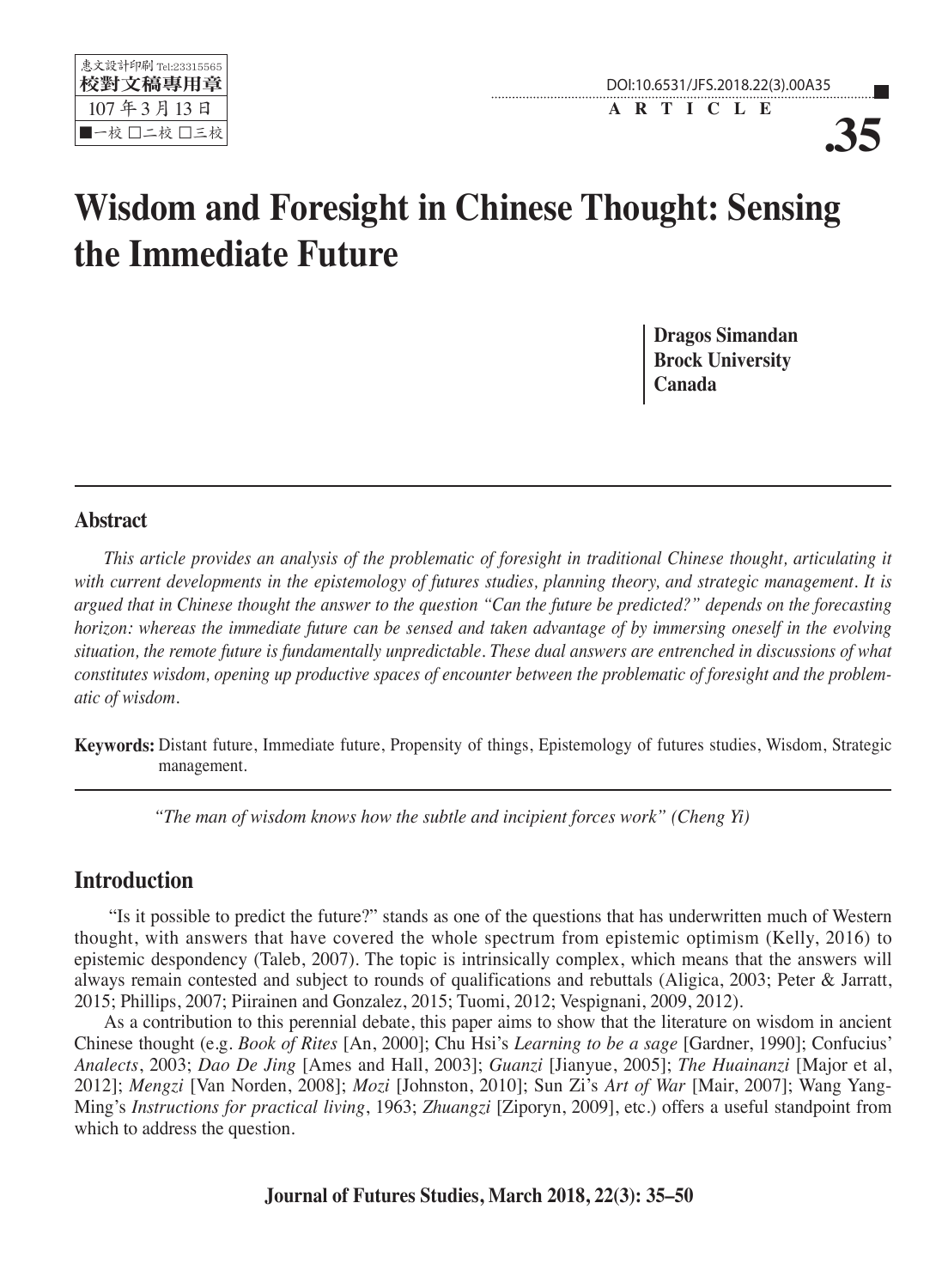To be sure, ancient Chinese thought encompasses a wide variety of intellectual lineages with their own distinctive positions (e.g. Confucianism, Daoism, Chan Buddhism, etc.). Moreover, the ongoing discovery of old manuscripts and their incorporation into scholarly exegesis means that the details of what we know about this tradition of thought keep changing (Bae, 2012, 2014). To compound this problem, ancient texts are notorious for their ambiguity and polysemy, which allow for multiple, sometimes even contradictory, interpretations. Specialized academic journals such as *Philosophy East & West*, *The Journal of Asian Studies*, *Early China*, and the *Harvard Journal of Asiatic Studies* constitute, therefore, an important resource for those readers who wish to pursue the topic of internal differences within ancient Chinese thought. In this paper, the focus is on a specific common thread that can be detected in some of the intellectual lineages of traditional Chinese thought, as revealed by the synthetic work of sinologists such as Barry Allen (2015), François Jullien (1999, 2004), and Albert Galvany (2015).

#### **Impending future versus Distant future**

Ancient Chinese thought provides a dual answer to the question "can the future be predicted?", by saying that the distant future is impossible to predict, whereas the immediate future can be sensed through a heightened situational awareness. Wisdom is thereby understood both as the grasping of the futility of trying to predict the distant future and as the ability to be acutely aware of one's surroundings in order to sense the propensity (or momentum) of the situation so as to be attuned to its direction of becoming. This acute awareness requires of those who want to sense the immediate future to "vanish into things" *ziran*, 自然 (Allen, 2015). Vanishing into things is an attempt to gather knowledge that goes against the grain of Western epistemology. Instead of operating on the Cartesian assumption of a dichotomy between the subject of knowledge and the object to be known, Chinese thought recommends a form of self-effacing, of erasure of one's boundedness to the point that the subject of knowledge becomes one with the situation or environment. It is this merging, or vanishing into things that affords an attunement with the immediate next steps of the unfolding of a given situation. Wise individuals can therefore control the shape of the future by taking advantage of "shi" 勢 (the propensity of things<sup>1</sup>, Jullien, 1999, 2004) so as to seem to achieve outstanding results with minimum effort, thus fulfilling the ideal of "wu-wei" 無為 (effortless superiority through non- $\arctan^2$ :

> *The genius of wise knowledge is to see problems before they are problems, when they are still but tendencies, still virtual, and to evade them by that minimal intervention Chinese tradition lauds. The challenge to wisdom is to…vanish into things. To vanish into things is not the metaphysical dream of contemplative transparency before finally finished forms. To vanish is to mix. The sugar vanishes into the water, not gone, merely rendered invisible, while endowing its matrix with new tendency. To mix is to mix well…vanishing means becoming (more) internally related. What becomes imperceptible offers no resistance to the mixing that redistributes it. Fluently translated, its form is a phase, its identity experimental. We vanish into things when what they do, their economy, becomes indistinguishable from what we do, our vitality. We vanish by synthesis, symbiosis, and synergistic evolution. We mix well, not losing ourselves, despite losing boundaries that seemed to separate us, and make us think we were subjects confronting objects. The only self to lose is one that was an obstacle to apprehending the incipient and virtually invisible, hindering a resonant rapport with the circumstances that ultimately determine our fate. Vanishing, we become more extensive, complex, integral, and integrally effective, but also softer, not more dramatically powerful, and better at avoiding problems than solving them (Allen, 2015, p. 231).*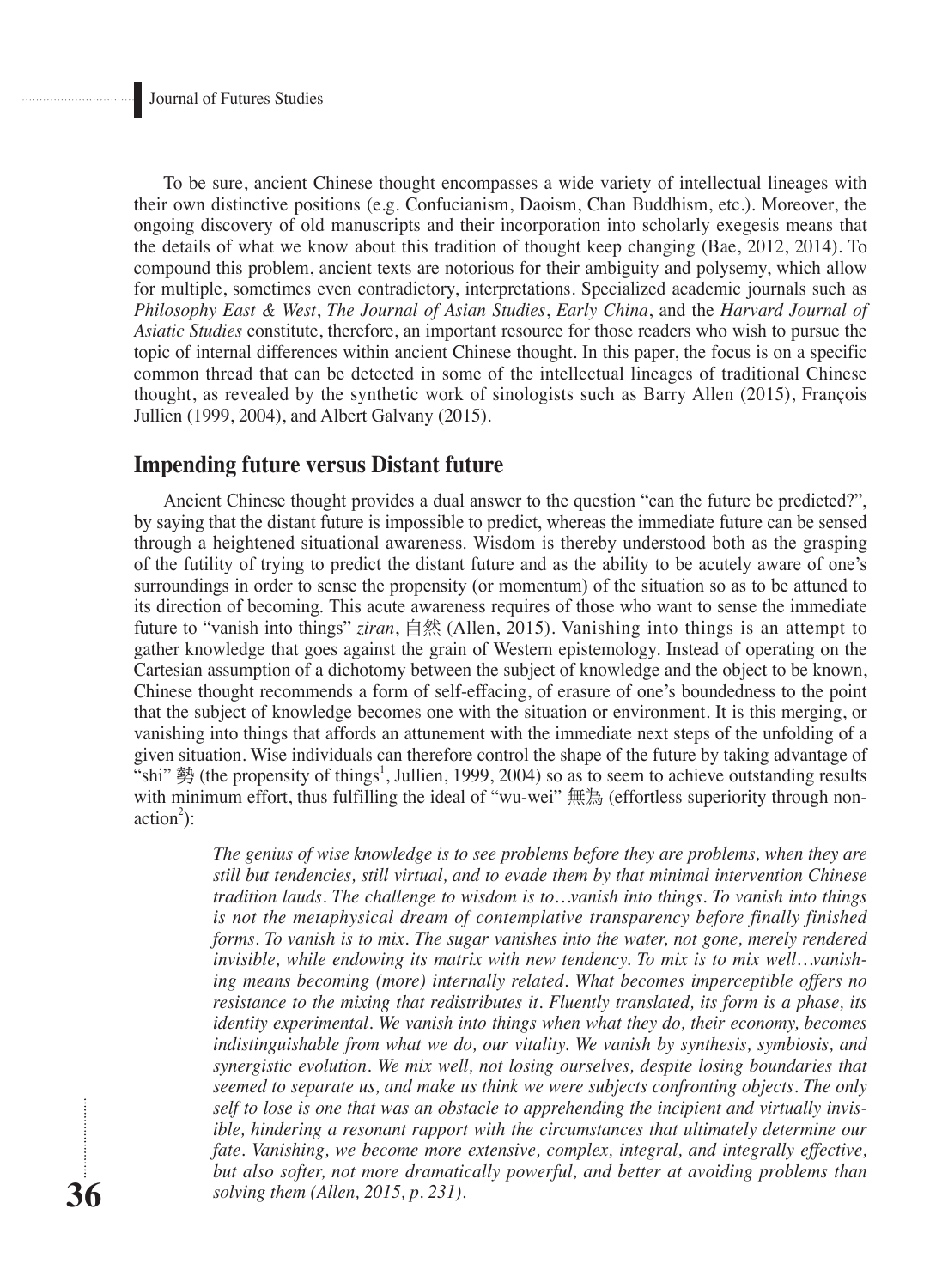Two corollaries of this epistemological position about the limitations of forecasting immediately become apparent. Firstly, foresight cannot be achieved through a cold, calculative, objective, and distant stance. It is not an intellectual exercise. One cannot sit aside and contemplate where the world is going. Instead, foresight presupposes being in the middle of things, with them, even inside them. It requires a participatory position rather than a contemplative one. This first corollary resonates with recent theoretical and methodological efforts by List (2006) and Ramos (2006) to apply the principles of action research to futures studies. Secondly, because the distant future is impossible to predict and only the imminent future can be sensed, there is a premium on the agility of agents in a given situation. Depending on the specific type of situation at hand (stable, chaotic, edge of chaos, disaster; see Phillips  $\&$  Su, 2013), often there is limited time for careful and elaborate planning of one's response to change. In such cases, as one senses where the situation is going, one needs to quickly improvise a response that fits the situation. Agility, resourcefulness, and the moral courage to decide in the heat of the moment often separate those who succeed from those who fail:

> *One who does not anticipate does nothing premeditated, does not calculate what is coming in order to act preemptively. Instead one waits and responds to things as they arise… Wu wei effectiveness requires an aptitude for the subtle signs of incipience, the beginning or becoming of things, discerning points where development remains pliable and can be inconspicuously diverted. Such an understanding could be called foresight or foreknowledge provided there is no connotation of divination. It is not prognostication, which merely utters future fact and may be right or wrong but not wise. The knowledge active in wu wei effectiveness knows how to improvise on the future, discerning and responding synergistically to its incipience (Allen, 2015, p. 24).*

This discussion of agility and responsiveness in ancient Chinese thought speaks to recent research in strategic management that attempts to establish the boundary conditions within which organizational flexibility provides a competitive advantage (Phillips & Tuladhar, 2000; Schilke, 2014; Wilden & Gudergan, 2015). Thus, in a path-breaking study that is in dire need of replication, Stieglitz, Nils, Knudsen, and Becker (2016) distinguish three dimensions of environmental dynamism (frequency of change; direction of change; and magnitude of change) and find that flexibility yields superior performance only if the respective dynamic economic context of the firm is "characterized by persistent trends and by large, infrequently occurring structural shocks" (p. 1854). If, however, the economic context of the firm is characterized by "frequent directional changes…with fleeting opportunities" (p. 1854) the competitive advantage accrues to "inert organizations that restrict exploration" (p. 1854) because they can leverage the benefit of consistent focus on those actions that yield good average payoffs "independent of environmental volatility" (pp. 1854).

To summarize the argument so far, we have shown that in some strands<sup>3</sup> of traditional Chinese thought long-range predictions are seen as unattainable whereas attunement to the imminent future is deemed possible to the extent that one is capable of "vanishing into things" *ziran*, 自然 (Allen, 2015). The short-range foresight that can become available to the sage does nevertheless provide comparative advantage if one has the agility and quickness of mind to beneficially react to the situation as it unfolds.

## **Wisdom and Foresight in Chinese thought: unanswered questions**

Unfortunately, there are a number of persistent questions that are not answered in this tradition of thought (Mittag & Mutschler, 2010). Chief among them is the provision of a clear rationale of why long-range forecasting is unattainable. We can only speculate as to what this rationale could

...........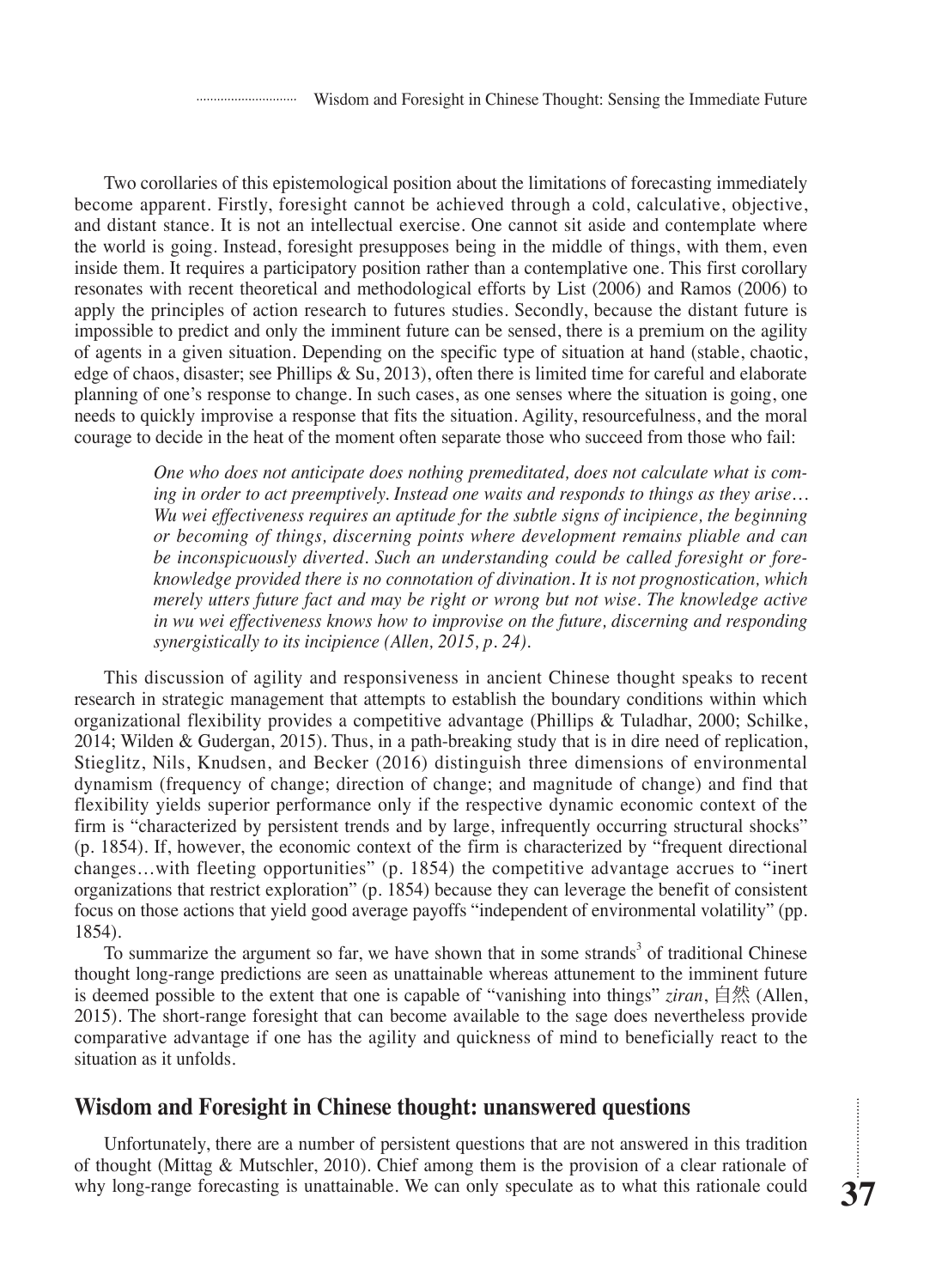be. The more distant the forecasting horizon, the lower the correlation between the present and the future. To put it in terms of systems dynamics (Sterman, 2000), over the short spans of time, the stocks of the system dominate its dynamic, whereas as those spans of time get stretched, the flows of the system (inflows and outflows) become the main drivers of its dynamic. Whereas these attempts at providing a rationale rely on Western concepts and disciplines (systems dynamics; Sterman, 2000), sinologist François Jullien suggests a more fundamental reason why longterm forecasting does not appear as a preoccupation in Chinese thought: one cannot discuss the possibility of predicting the distant future unless one has the 'distant future' available as a concept to begin with. In Jullien's  $(1999, p. 211)$  own words<sup>4</sup>:

> *Although Chinese tradition is clearly familiar with the notion of an immediate future – the future that is already hinted at in the present moment and that the current evolving process cannot fail to bring about – it seems to have no place for any idea of a pure, abstract future.*

Indeed, much of the ancient Chinese literature on anticipation and forecasting reveals that the future is customarily understood as that which is about to happen, that which is brewing in the present situation, that which is in the air, or in the offing. This circumscribed understanding of the future as impending or imminent, or immediately adjacent to the present, is reflected by the related Chinese concepts of *zheng* 徵 and ji 幾 . Thus, a quote from the Han commentary on the *Zhouyi* – the oldest part of the *I Ching*/Book of Changes – says that the *ji* 幾 (= the incipient) "is a hint of movement from which one can see in advance *impending* fortune. Exemplary persons having seen the incipient are aroused to action without waiting to see what happens" (in Allen, 2015, p. 25; emphasis added). Relatedly, the concept of *zheng* 徵 (= revealing signs) is "an ingredient that makes it possible to infer the real state of an entity…[and] is frequently used…to refer to precursory factors or symptoms that offer *premonitory glimpses of a coming emergency*" (Galvany, 2015, p. 22; emphasis added).

A second question left open in traditional Chinese thought pertains to the size of the geographical unit to be forecasted. One can foresee the immediate future of a situation by immersing oneself in it and sensing its unfolding from within. But from a geographical point of view, a "situation" remains an awfully vague descriptor. It is one thing to say that one senses the situation at a family dinner table and quite another to say that one senses the investment situation in Silicon Valley. The first situation can be apprehended through a single panoramic act of perception, whereas the second cannot. Chinese thought is unclear as to the geographical limits or scalability of 'the situation' and this fact further restricts the depth of insight futurists, planners, and strategists can hope to glean from it. The way forward, I think, is to articulate this concern with the sociology of occasions (Clemens, 2007; Wynn, 2016) and with the geographical literature on the concept of scale (Herod, 2010; Lloyd, 2014; MacKinnon, 2011; Marston et al, 2005; Moore, 2008; Neumann, 2009), especially considering geographers' theoretically-rich engagements with the problems of forecasting (Haggett, 1994; Anderson, 2010; Amin, 2013; Simandan, 2002, 2010, 2011a-b, 2016, 2017, 2018).

More pointedly, the following five brief vignettes contrast the attainability of sensing the imminent future (minutes to months) with the apparent impossibility of knowing the distant future (years to decades) across situations defined along a range of geographical scales:

1. Interacting with a person: if one is in the middle of a conversation, one has a good sense of where the discussion is going and of how good the relationship is thanks to an ongoing stream of linguistic, emotional, and bodily cues that provide real-time feedback (Clark, 2013). However, how will my interaction with this person be ten years from now? Will we still be friends? Will we still be alive to begin with? Will we still live in the same city? The distant future of interpersonal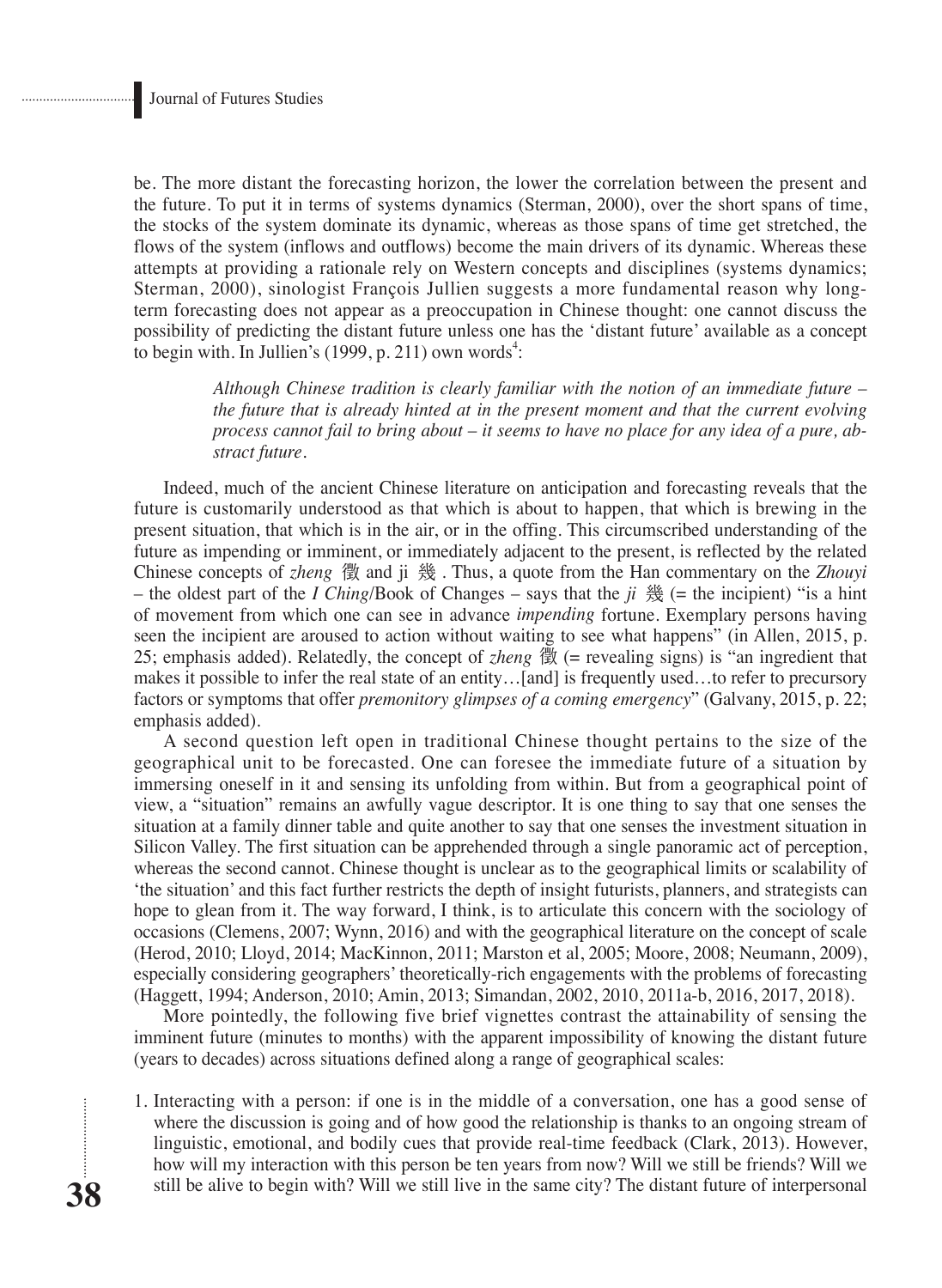relationships is clouded by too many uncertainties and imponderables that emerge from the interplay of chance, choice, and chaos (Rescher, 1998).

- 2. Urban dynamics: I can see from the window of my office several construction workers finishing work on the last few floors of an apartment complex. I can reliably expect that in a matter of weeks or months the building will be finished, people will be moving in, and the local patterns of traffic and shopping will be slightly altered (Wohl, 2016). However, how will this city of mine be changed ten or thirty years from now? Future buildings that might appear by then will be the results of dreams and projects that have not yet occurred in the minds of those who by then will have had those dreams and projects. Hard to guess demographic patterns will affect city dynamics in close connection to the vagaries of political and economic activity (see Grossmann & Haase, 2016).
- 3. Oil futures: If one watches the news and hears that the interviewed OPEC leaders are optimistic about reaching agreement on quotas at their still-ongoing meeting, one can expect the stock market to price the good news immediately, in a matter of minutes to hours, as reflected in higher oil futures (Shiller, 2003). However, how can one tell the fate of oil prices ten years from now? Too many sets of interdependent and unpredictable political, economic, and technological variables will shape that price and they cannot be fathomed with precision in advance (Calvert & Simandan, 2010).
- 4. Industrial location: A given number of particular companies are located at a given moment in time in a specific region. Pervasive processes of regional path dependence mean that it is not particularly impressive to predict that tomorrow or next week or next month those companies will still be there (Martin & Sunley, 2015; Simandan, 2011c, 2012). The economic incentives and regulatory contexts that have shaped their locational decision do not change overnight, and when they do change, economic agents react to the new context with some unavoidable delays (to take in information, to decide, to implement the new decision; see Simandan, 2017, Yeung & Coe, 2015). However, who can predict with accuracy the pattern of industrial location in the same specific region ten or twenty years from now? The world-economy is dynamic and the "gales of creative destruction" of capitalism will occur in unpredictable patterns, themselves often triggered by unpredictable technological breakthroughs (Hudson, 2016).
- 5. Social movements: When a social movement (e.g. "Occupy") is active and begins to make the headlines, it makes sense to assume that it will be carried forward for a while by its own momentum, by the attention it gets from the media, and by the unavoidable delays involved in mounting an effective resistance against such a movement (Nicholls, 2008; Solingen, 2012). However, what will be the fate of such a social movement ten or twenty years from now? Will it become dormant? Will it cease to exist altogether? Will it have succeeded in its mission? Will its agenda become part of the new social mainstream? Too many imponderables affect social change: how social movements fare depends on critical political junctures or windows of opportunity that are constituted by chance alignment of events (Soifer, 2012; Walder, 2009).

Taken together, the five vignettes suggest that, from the personal to the structural, accurate and precise long-term forecasting is not possible because uncertainty becomes the dominant dynamic the further we peer into the future (Derbyshire, 2016, 2017; Hill, Datta & Acar, 2015; Rescher, 2009). This view needs to be located and appreciated not only in the aforementioned context of traditional Chinese thought, but also within the futures studies literature, with its sensitivity to different epistemologies, ontologies, and methodologies (see Bergman, Jan & Jonas, 2010; List, 2004; Brand, 1994;) as well as to the strength or weakness of emerging issues (see Hiltunen, 2006, 2008; Molitor, 2003; Rossel, 2012).

............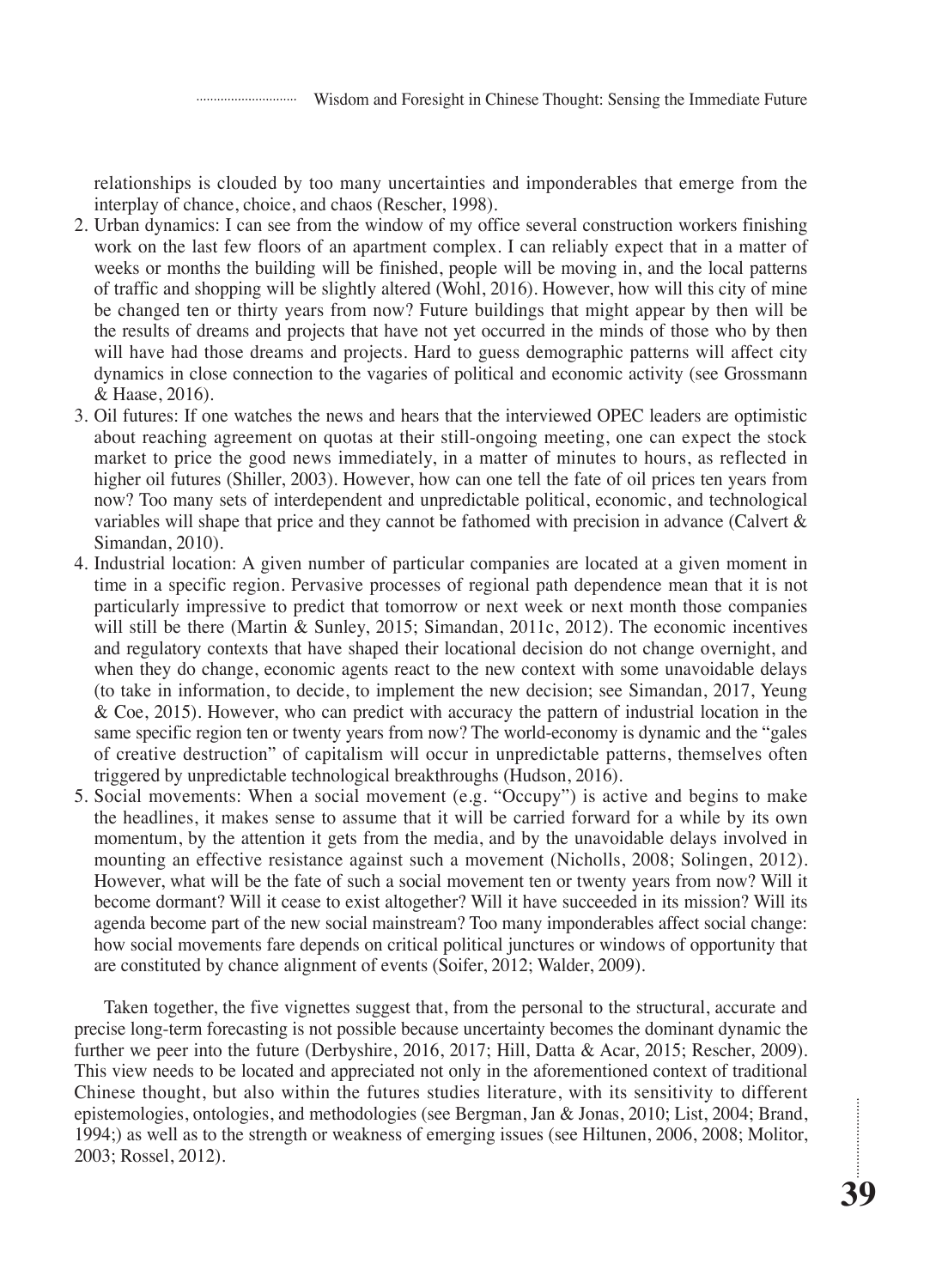**40**

## **Wisdom and Foresight: articulating Chinese thought with Western scholarship**

On a more positive note, traditional Chinese thought on the epistemic limits on our ability to predict the future is remarkable for the explicit link it forges between the problematic of wisdom and the problematic of foresight:

> *…the sage is able to distinguish himself…thanks to his capacity of foresight (xian zhi, xian jian)…This visualizing of the incipient (wei meng), of the abstruse (ming ming), of what is still lacking a completed form (wei xing), is the feature that defines and singles out the wise man…for the person with superior skills of perception, these minuscule, discrete, almost indiscernible elements contain and give prior notice of the unfolding of a series of circumstances which, once they…crystallize into a definitive form, no longer permit any kind of intervention". (Galvany, 2015, pp. 166-167).*

The readers familiar with the futures studies literature on weak signals (Hiltunen, 2006, 2008) and emerging issues analysis (Molitor, 2003) have likely noticed an uncanny resemblance with the foregoing: indeed, we may say that the Chinese probably invented an early form of emerging issues analysis, a form shaped by a moral epistemology of wise leadership for harmony and the social good (see also Galtung & Inayatullah, 1997).

By way of contrast, as recent work on Western conceptions of wisdom has shown (Simandan, 2005a-b, 2011d, 2013a-b), in Western cultures the definition of wisdom in terms of the ability to predict the future is almost never clearly articulated. Instead, the focus tends to be on understanding wisdom as a balancing act (e.g. Sternberg, 2004), or as a type of expertise in the art of living (Kunzmann, 2016), or as a "special kind of virtue" (Kitcher, 2016, p. 117). Traditional Chinese thought highlights the fact that one cannot claim to be wise if one isn't well-versed in the ability to read situations and adjust to their imminent futures by tapping into *shi* 勢 (the propensity of things):

> *At the end of the whole chain of connections which accounts for the great process in which the world is engaged, the term "propensity" [shi] designates both the particular circumstances characterizing the various stages in the process and the particular tendency produced in each case. It is just such a "propensity" that brings the slightest potential for existence to concrete fruition at the first hint. At the most embryonic stage, the tendency toward the fullness of actualization is already latent. It is this tendency that one must examine attentively from the very beginning, from the very first hint of its existence, for it gives us certain information regarding the evolution of things and provides us with a dependable basis for success. Attempting to act upon the physical or social world without going along with the tendency objectively implied in it and governing its development would be vain and therefore absurd (Jullien, 1999, p. 223).*

This explicit link merits further articulation with recent developments in planning theory (e.g. Innes & Booher, 2015; Uitermark & Nicholls, 2017), strategic management (e.g. Chen & Miller, 2015; Gavetti & Menon, 2016), organizational studies (e.g. Chen, 2014; Mathews and Tan, 2015), intelligence studies and risk assessment (e.g. Aven, 2016; Clark, 2016; Feduzi & Runde, 2014; Heuer, 1999), affective forecasting (Hirsch, Raymond & Jordan, 2011; Lorini & Castelfranchi, 2006; Quoidbach, Gilbert & Wilson, 2013), and futures studies<sup>5</sup> (e.g. Kwakkel & Pruyt, 2013; List, 2004; Poli, 2010, 2011; Vecchiato, 2012) because we often understand the fruitfulness of foresight in terms of its promise of making us wiser (e.g. Ramos, 2015). More pointedly, one needs to warn against the risk of overstating the originality and distinctiveness of ancient Chinese thinking about foresight of the impending future (see also Raphals, 1992, 2003, 2013). In Western thought, many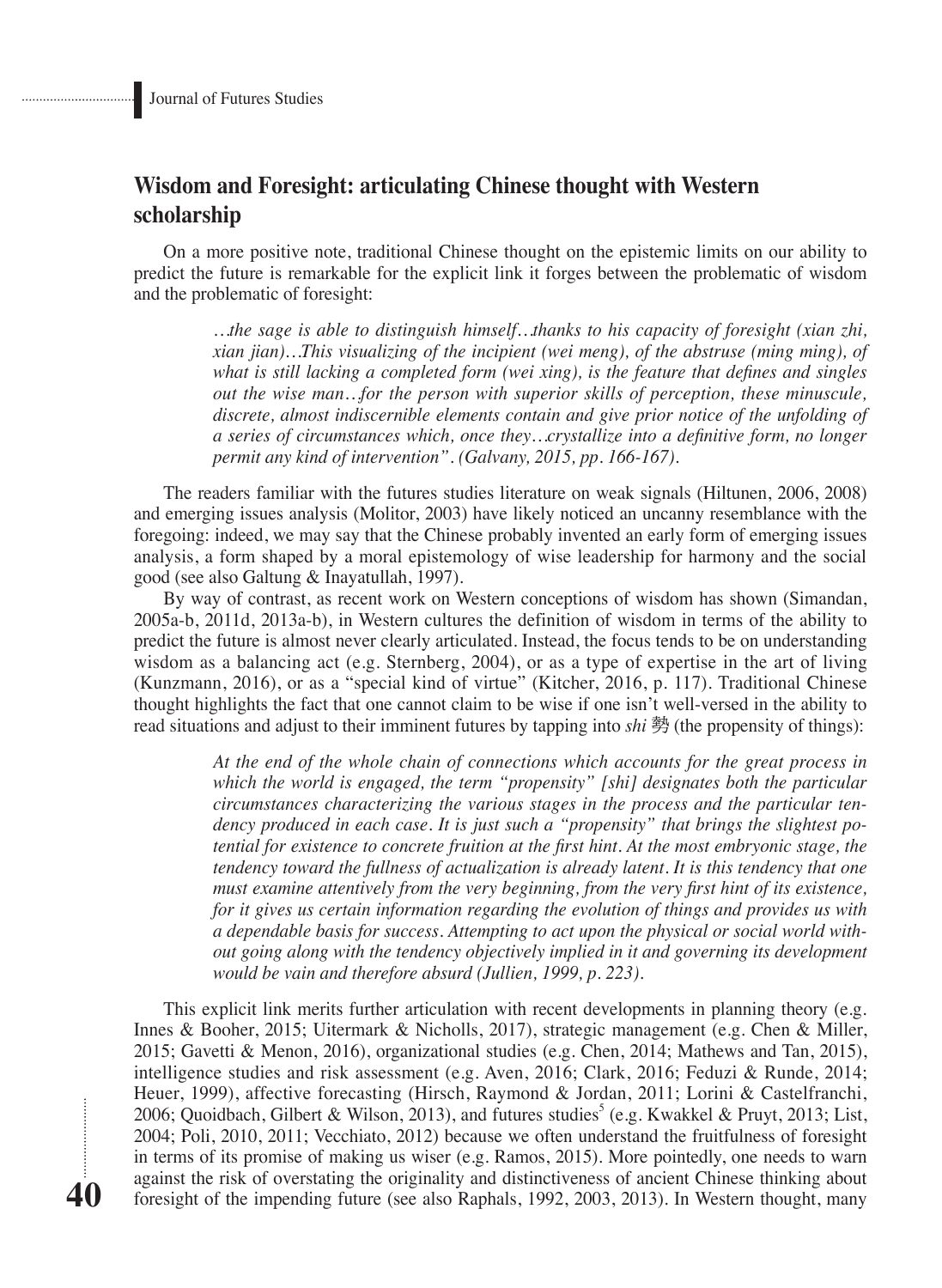of the same themes analyzed in this paper have surfaced in a variety of often unrelated intellectual contexts and under the guise of different labels. In Western phenomenology, the notion of "protention", definable as "the socially located feel for the immediate future" (Tavory & Eliasoph, 2013, p. 913) has been extensively deployed in the work of Husserl, Schutz, and Merleau-Ponty, only to be recently co-opted as part of a more comprehensive sociological theory of anticipation that studies coordination and disjunctures among three modes of future making: protensions, trajectories, and temporal landscapes (see Tavory & Eliasoph, 2013). In complexity theory, Stuart Kauffman has proposed the concept of "the adjacent possible" (Kauffman, 1996) as a way of stimulating thinking about the opening up of the imminent future to a whole new range of options in the wake of each social or technological innovation. In the field of human factors, Mica Endsley has launched the notion of "situation awareness" (Endsley, 1995), which has subsequently been developed into the study of inter-individual and intra-individual differences in the degree of attunement to unfolding, complex, rapidly-evolving situations. In social theory, Robert Dodgshon has drawn together performative approaches to propose "geographies of the moment" that study "the specious present not just as the window through which we sense *all* times, but also as the window of experience through which we sense change" (Dodgshon, 2008, p. 312; see also Hodgson, 2013). In strategic management, Giovanni Gavetti has elaborated a behavioral theory of strategy that brings to mind the aforementioned portrayal of the Chinese sage, to the extent that superior outcomes are seen as the result of one's ability to quickly recognize, legitimize, and act on apparently unattractive, but in fact undervalued situational opportunities (Gavetti, 2012). Finally, in the field of futures studies the problem of distant-future forecasts is sometimes framed as a mere technical wrinkle (e.g. the injunction by Armstrong, Kesten, & Andreas, 2015, p. 1724, to "modify trends…if the forecast horizon is longer than the historical series"), whereas more fundamental limits to predictability are admitted by Slaughter (2002, p. 493) who prefers "understanding the near-future environment" and by Kaivo-oja, Katko and Seppäläet (2004, p. 531, figure 2), who deem the near future as the realm of forecasting, the medium-term future as the realm of scenarios and simulations, and the distant future as the realm of mere hope. Mendonça, Pina e Cunha, Kaivo-oja and Frank (2004) do not focus on the differential predictability of near versus distant futures but instead propose a "wild card management system" composed of a weak signal methodology "to take into account those wild cards that can be anticipated" (p. 201) and of "the nurture of improvisation capabilities...to deal with unanticipated crises" (p. 201). Counter-intuitively, Denrell and Fang (2010, p. 1653) use analytical modeling to expose the hubris of forecasting, by revealing that "an accurate prediction about an extreme event…may in fact be an indication of poor rather than good forecasting ability" (see also Tetlock & Gardner, 2016).

For one final example of resonance between Western ideas and ancient Chinese thought about wisdom and its relationship to forecasting the immediate present through attention to subtle, incipient signs, consider this advice from the *Laozi* ("*Yu Lao*", in Galvany, 2015, p. 17): "Set about the difficult while it is still easy, the large while it is still small". The same underlying injunction appears in the writings of one of the founding fathers of the (Western) field of futures studies, Bertrand de Jouvenel (1972, p. 283; emphasis added):

> *The proof of improvidence lies in falling under the empire of necessity. The means of avoiding this lies in acquainting oneself with emerging situations while they can still be molded, before they have become imperatively compelling.*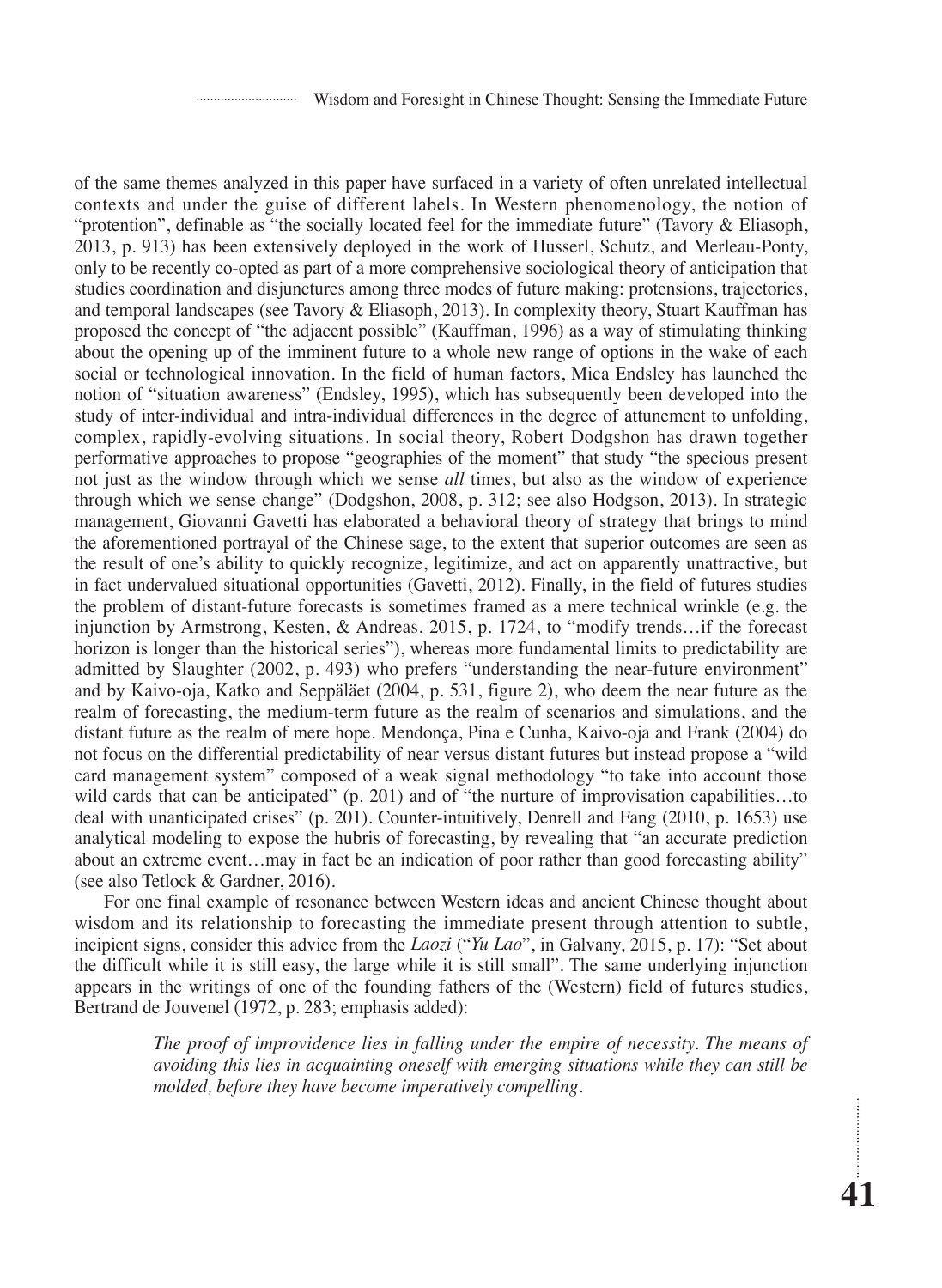## **Conclusion**

In the context of the rise of China as an economic and geopolitical superpower (Hudson, 2016), attending to traditional Chinese conceptions of temporality may help us moderns understand this complex and consequential phenomenon and, thereby, better navigate the challenges that we face. What might this mean for recasting our epistemological orientations and views of what foresight and wisdom are and can be? The purpose of this paper has been to contribute to ongoing debates about the epistemology of futures studies in at least three related ways.

Firstly, by listening to the concerns expressed by postcolonial theory about the insidious Eurocentrism or Western-centrism of contemporary academic scholarship (Sidaway, Woon & Jacobs, 2014; Syrotinski, 2007), the paper has sought to redress this bias in the field of futures studies by offering an analysis of ancient Chinese thought about the nature and scope of prediction. This manoeuver is part of a broader trend in futures research recently illustrated by the work of Bae (2012; 2014) on East Asian cultures, and Motlagh and Futurist (2012) on Arabic cultures, which will hopefully de-center current debates in productive ways by broadening our horizons of intellectual engagement.

Secondly, by giving attention to the importance of the distinction between the impending future and the distant future, the paper highlights the need to articulate the epistemology of foresight with a culturally nuanced study of temporality (Abbott, 2001; Grzymala-Busse, 2011; Kunisch, Bartunek, Mueller, & Huy, 2017; Nisbett, 2003) in order to enrich our vocabularies with finer grained understandings of the future. Whereas the field of futures studies has articulated arguments about the limits of predicting the distant future at least since the 1970s (see the historical overviews by Inayatullah, 1990; Kuosa, 2011; and Son, 2015), more recent empirical work on the poor accuracy of forecasting practices in economics and political science highlights the continuing epistemological and practical relevance of a conceptual distinction between the impending future and the distant future. In Philip Tetlock's words:

> *Taleb, Kahneman, and I agree there is no evidence that geopolitical or economic forecasters can predict anything ten years out beyond the excruciatingly obvious – "there will be conflicts" – and the odd lucky hits that are inevitable whenever lots of forecasters make lots of forecasts. These limits on predictability are the predictable results of the butterfly dynamics of nonlinear systems. In my [Expert Political Judgment] research, the accuracy of expert predictions declined toward chance five years out. And yet, this sort of forecasting is common, even within institutions that should know better. (Tetlock & Gardner, 2015, pp. 243-244; emphasis added).*

Thirdly, the paper has called for a dialogue between scholars of the future and scholars of wisdom (Bangen, Thomas, & Dilip, 2013; Walsh, 2015; Weststrate, Ferrari, & Monika, 2016; Grossmann, 2017), by showing that in ancient Chinese thought the figure of the sage is intertwined with, and assessed by, the ability to detect, and act on, the budding signs of the *imminent* future. The study of ancient Chinese thought through a critical process of unearthing genealogies (Foucault, 1978) may be beneficial to contemporary futures thinking by shifting perspectives and stretching the field's conceptual range. More to the point, Chinese thought can encourage ways of thinking about the future that foreground a moral epistemology of wise leadership for harmony and the common good (Wang & Juslin, 2009). This approach would represent a much needed counterpoint to geopolitical discourse that often portrays China's rise as a threat to world peace and valued ways of life (Agnew, 2010, 2012; Glaser, 2011; He & Feng, 2012; Kaya, 2014). It would also represent a (partial) confirmation of Inayatullah's forecast that the field of futures studies will focus less on scenario development and more on what he called "moral futures" (Inayatullah, 2002, 2008). In the same vein, Western scholars of wisdom (mainly psychologists and philosophers) could productively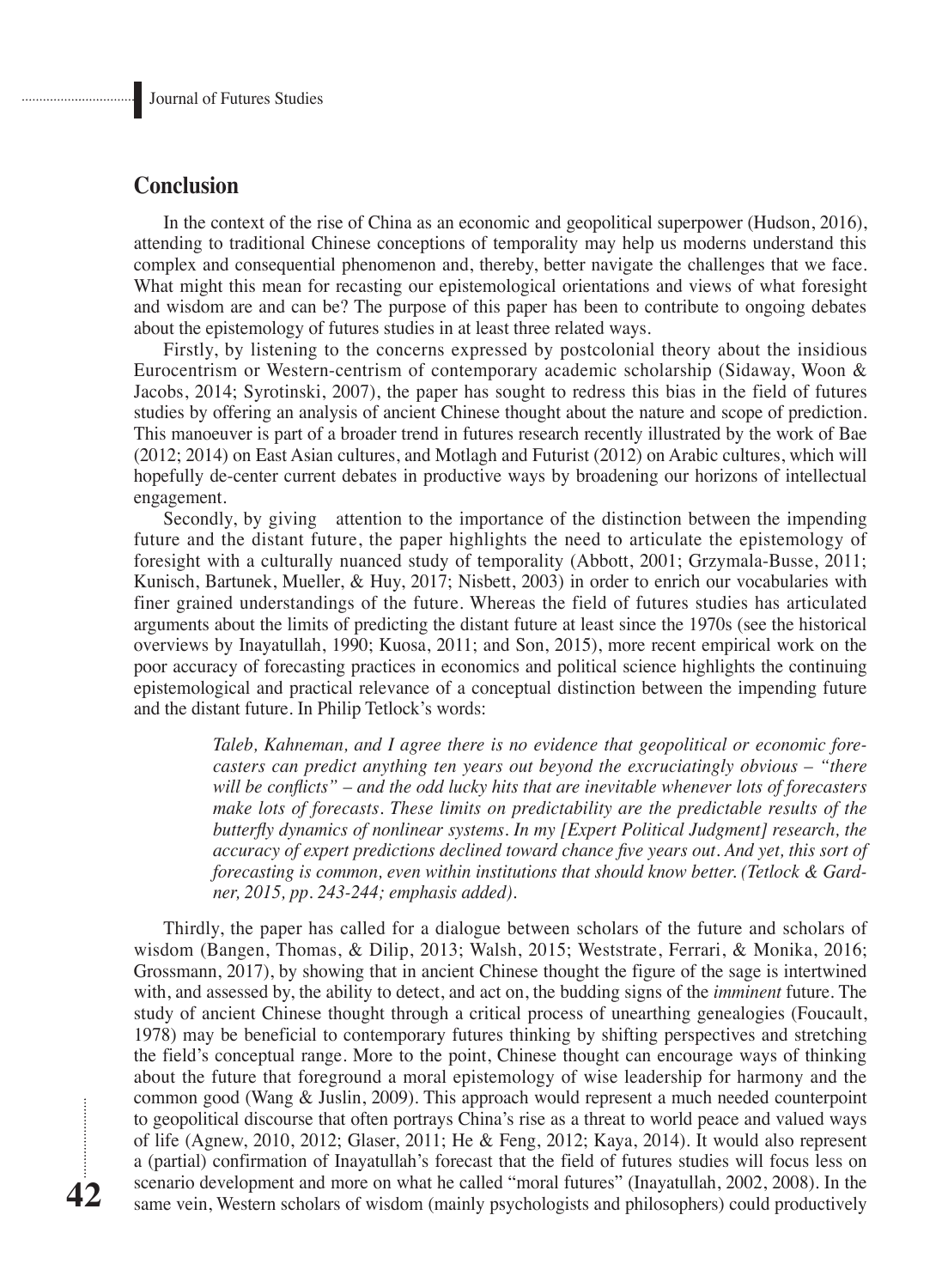broaden their enquiry into the nature of this human ideal by dedicating sustained attention to the intricate ways in which ancient Chinese thought has articulated wisdom with the problematic of foresight.

## **Correspondence**

Dragos Simandan, PhD Professor, Geography Department, Brock University, 1812 Sir Isaac Brock Way, St. Catharines, Ontario, Canada, L2S 3A1, Email: simandan@brocku.ca

## **Endnotes**

- 1. The concept of "shi" has complex etymologies, and blends temporal connotations of "window of opportunity" or "propitious occasion" with spatial connotations of "efficacious arrangement". Throughout this paper I follow Julien's translation of "shi" 勢 as "propensity of things" or tendencies of things (Julien, 1999, 2004).
- 2. "Wu-wei" is usually translated in English as non-action, because it combines the Chinese characters  $\#$  ("not") and  $\#$  ("act"). Depending on the context, it may refer to lack of action, to lack of visible action (barely perceptible, subtle action), or more often to apparently spontaneous actions that fit the circumstance perfectly and thereby are maximally efficacious. For a booklength treatment of the complex etymologies and nuanced meanings of this expression, see Slingerland, 2007, whose preferred translation is "effortless action".
- 3. To reiterate an earlier observation, traditional Chinese thought is extremely diverse, and so are its readings and interpretations by contemporary sinologists. To give just an example, there are major differences between Taoism and Confucianism in their approach to both epistemology and ethics (Allen, 2015). Sinologists normally consider wu-wei a Taoist ideal, not necessarily a Confucian ideal, although Slingerland (2007) has drawn on conceptual metaphor theory to argue that it was in fact a joint ideal of both Taoism and Confucianism. Michel Foucault's genealogical undertaking to historical analysis (Foucault, 1978) provides a useful conceptual framework for acknowledging and reflecting on the complexities, discontinuities, and differences within traditional Chinese thought.
- 4. I am grateful to one anonymous reviewer for pointing out that Jullien's view might not do justice to the whole of traditional Chinese thought. More specifically, it overlooks the work of Chinese macro-historian Ssu-ma Ch'ien – credited as the world's first macro-historian (see Galtung and Inayatullah 1997, as well as Hardy, 1994). Ssu-ma Ch'ien's abiding interest in long-term patterns of change, cycles and arcs may imply an ontologically distant notion of the future and some form of long-term forecasting, even if at a very basic level. See also Bae's recent work on conceptions and symbols of the future in East Asian cultures (Bae, 2012, 2014).
- 5. As one anonymous reviewer pointed out, we should beware of the risk of "boxing" in futures studies: whereas some futures thinking resonates well with the Chinese themes developed in this paper, we should emphasize that much also does not. For recent metatheoretical discussions of the complex history and internal epistemological, ontological, and methodological diversity of future studies, see Ahlquist and Rhisiart, 2015; Erik Karlsen et al., 2010; Fuller and Loogma, 2009; Hines and Gold, 2013; Kuosa, 2011; Liebl and Schwarz, 2010; Marien, 2010; Miller, 2011; Morgan, 2011; Nelson, 2010; Öner, 2010; Patokorpi and Ahvenainen, 2009; Ramos, 2006, 2010; Roth and Kaivo-Oja, 2016; Samet, 2010; Sardar, 2010; Son, 2015; and Van der Helm, 2009.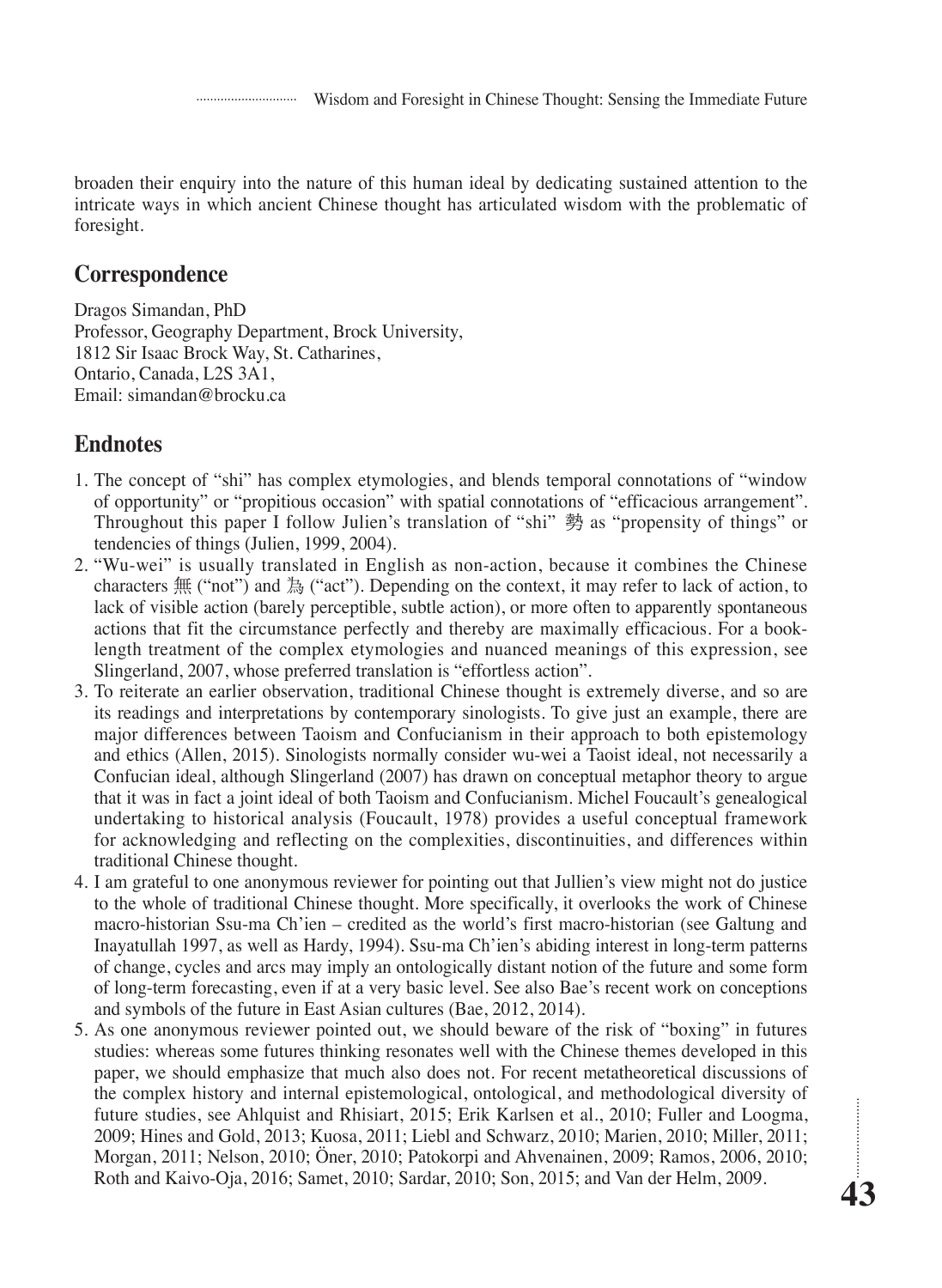## **References**

**44**

Abbott, A. (2001). *Time matters: On theory and method*. Chicago, IL: University of Chicago Press.

- Agnew, J. (2010). Emerging China and critical geopolitics: Between world politics and Chinese particularity. *Eurasian Geography and Economics, 51*(5), 569-582.
- Agnew, J. (2012). Looking back to look forward: Chinese geopolitical narratives and China's past. *Eurasian Geography and Economics, 53*(3), 301-314.
- Ahlqvist, T., & Martin, R. (2015). Emerging pathways for critical futures research: Changing contexts and impacts of social theory. *Futures*, 71, 91-104.
- Aligica, P. (2003). Prediction, explanation and the epistemology of future studies. *Futures*, *35*(10), 1027-1040.
- Allen, B. (2015). *Vanishing Into Things*. *Knowledge in Chinese Tradition*. Cambridge, MA: Harvard University Press.
- Amin, A. (2013). Surviving the turbulent future. *Environment and Planning D: Society and space*, *31*(1), 140-156.
- An, L. (2000). *Book of Rites*. (transl). Jinan, China: Shandong University Press.
- Anderson, B. (2010). Preemption, precaution, preparedness: Anticipatory action and future geographies *Progress in Human Geography,* 34, 777-798.
- Armstrong, S., Kesten, G., & Andreas, G. (2015). Golden rule of forecasting: Be conservative. *Journal of Business Research*, *68*(8), 1717-1731.
- Ames, R., & David, H. (Eds.). (2003). *Dao De Jing: A Philosophical Translation*. New York: Ballantine Books.
- Aven, T. (2016). Risk assessment and risk management: Review of recent advances on their foundation. *European Journal of Operational Research*, *253*(1), 1-13.
- Bae, Ill Han. (2012). The semantic evolution of Sino character terms for the future in East Asia. *Futures, 44*(4), 398-407.
- Bae, Ill Han. (2014). Shaping futures in Sino-character: What's in a name of East Asian futures studies?. *Futures*, 63, 101-111.
- Bangen, K, Thomas M, & Dilip J. (2013). Defining and assessing wisdom: A review of the literature. *The American Journal of Geriatric Psychiatry*, *21*(12), 1254-1266.
- Bergman, A., Jan, K., & Jonas, A. (2010). Truth claims and explanatory claims An ontological typology of futures studies. *Futures, 42*(8), 857-865.
- Brand, S. (1995). *How buildings learn: What happens after they're built*. New York: Viking.
- Calvert, K., & Simandan, D. (2010). Energy, space, and society: A reassessment of the changing landscape of energy production, distribution, and use. *Journal of Economics and Business Research*, *16*(1), 13-37.
- Chen, M. (2014). Presidential address Becoming ambicultural: A personal quest, and aspiration for organizations. *Academy of Management Review*, *39*(2), 119-137.
- Chen, M., & Danny, M. (2015). Reconceptualizing competitive dynamics: A multidimensional framework. *Strategic Management Journal*, *36*(5), 758-775.
- Clark, A. (2013). Whatever next? Predictive brains, situated agents, and the future of cognitive science. *Behavioral and Brain Sciences*, *36*(03), 181-204.
- Clark, R. (2016). *Intelligence analysis: A target-centric approach*. Washington, DC.: CQ press, 5<sup>th</sup> edition.
- Clemens, E. (2007). Toward a historicized sociology: Theorizing events, processes, and emergence. *Annual Review of Sociology*, *33*, 527-549.
- Confucius. (2003). *Analects*. (Trans. Edward Slingerland). Indianapolis, IN: Hackett Press.
- De Jouvenel, B. (1972). On the nature of the future. In Alvin Toffler (Ed.), *The futurists* (pp. 277- 283). New York, Random House.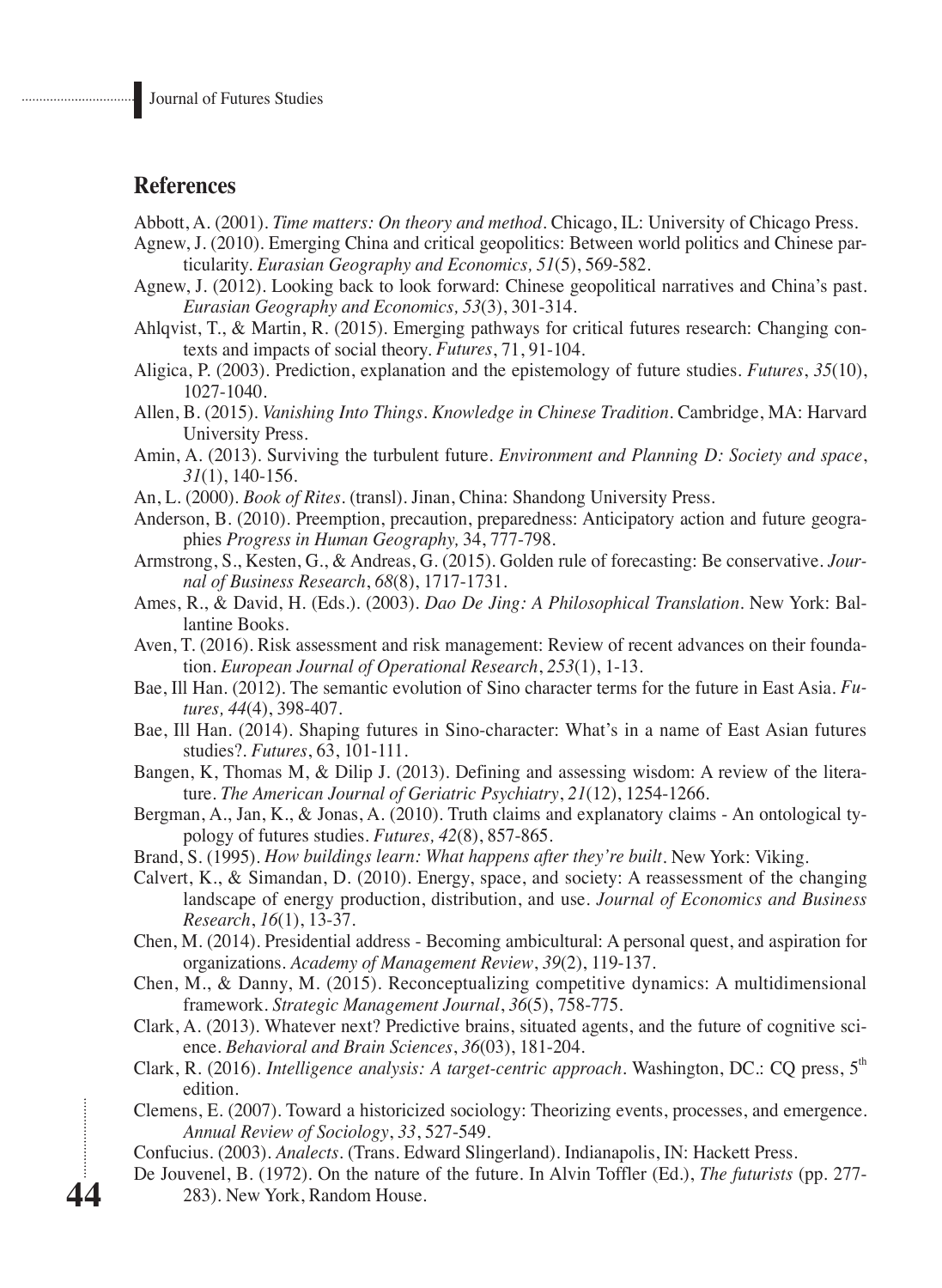Wisdom and Foresight in Chinese Thought: Sensing the Immediate Future

- Denrell, J., & Fang, C. (2010). Predicting the next big thing: Success as a signal of poor judgment. *Management Science*, *56*(10), 1653-1667.
- Derbyshire, J. (2016). The implications, challenges and benefits of a complexity-orientated Futures Studies. *Futures*, 77, 45-55.
- Derbyshire, J. (2017). The siren call of probability: Dangers associated with using probability for consideration of the future. *Futures*, 88, 43-54.
- Dodgshon, R. (2008). In what way is the world really flat? Debates over geographies of the moment. *Environment and Planning D: Society and Space*, *26*(2), 300-314.
- Endsley, M. (1995). Toward a theory of situation awareness in dynamic systems. *Human Factors: The Journal of the Human Factors and Ergonomics Society*, *37*(1), 32-64.
- Erik K, Jan., Erik Ø., & Hanne, K. (2010). Sociological contributions to futures' theory building. *Foresight, 12*(3), 59-72.
- Feduzi, A., & Jochen, R. (2014). Uncovering unknown unknowns: Towards a Baconian approach to management decision-making. *Organizational Behavior and Human Decision Processes*, *124*(2), 268-283.
- Fuller, T., & Krista, L. (2009). Constructing futures: A social constructionist perspective on foresight methodology. *Futures, 41*(2), 71-79.
- Foucault, M. (1978). Nietzsche, genealogy, history. *Semiotexte, 3*(1), 78-94.
- Galtung, J and Inayatullah, S. (Eds.). (1997). *Macrohistory and macrohistorians: Perspectives on individual, social, and civilizational change*. Westport: Praeger.
- Galvany, A. (2015). Signs, clues and traces: Anticipation in ancient Chinese political and military texts. *Early China*, *38*, 151-193.
- Gardner, D. (1990). *Learning to be a sage: Selections from the conversations of Master Chu, arranged topically*. (Translation). Berkeley, CA: University of California Press.
- Gavetti, G. (2012). Toward a behavioral theory of strategy. *Organization Science*, *23*(1), 267-285.
- Gavetti, G., & Anoop, M. (2016). Evolution Cum Agency: Toward a Model of Strategic Foresight. *Strategy Science*, *1*(3), 207-233.
- Glaser, C. (2011). Will China's rise lead to war? Why realism does not mean pessimism. *Foreign Affairs*, 80-91.
- Grossmann, I. (2017). Wisdom in context. *Perspectives on Psychological Science, 12*(2), 233-257.
- Grossmann, K., & Haase, A. (2016). Neighborhood change beyond clear storylines: what can assemblage and complexity theories contribute to understandings of seemingly paradoxical neighborhood development?. *Urban Geography, 37*(5), 727-747.
- Grzymala-Busse, A. (2011). Time Will Tell? Temporality and the Analysis of Causal Mechanisms and Processes. *Comparative Political Studies, 44*(9), 1267-1297.
- Haggett, P. (1994). Prediction and predictability in geographical systems. *Transactions of the Institute of British Geographers, 19*(1), 6-20.
- Hardy, G. (1994). Can an ancient Chinese historian contribute to modern western theory? The multiple narratives of Ssu-ma Ch'ien. *History and Theory, 33*(1), 20-38.
- He, Kai, & Huiyun, Feng. (2012). Debating China's assertiveness: Taking China's power and interests seriously. *International Politics, 49*(5), 633-644.
- Herod, A. (2010). *Scale*. London: Routledge.
- Heuer, R. (1999). *Psychology of intelligence analysis*. Center for the Study of Intelligence.
- Hill, G., Datta, P., & Acar, W. (2015). Shifting perspectives: A process model for sense making under uncertainty. *International Journal of Strategic Decision Sciences, 6*(1), 33-52.
- Hiltunen, E. (2006). Was it a wild card or just our blindness to gradual change. *Journal of Futures Studies, 11*(2), 61-74.
- Hiltunen, E. (2008). The future sign and its three dimensions. *Futures, 40*(3), 247-260.
- Hines, A., & Jeff. (2013). Professionalizing foresight: Why do it, where it stands, and what needs to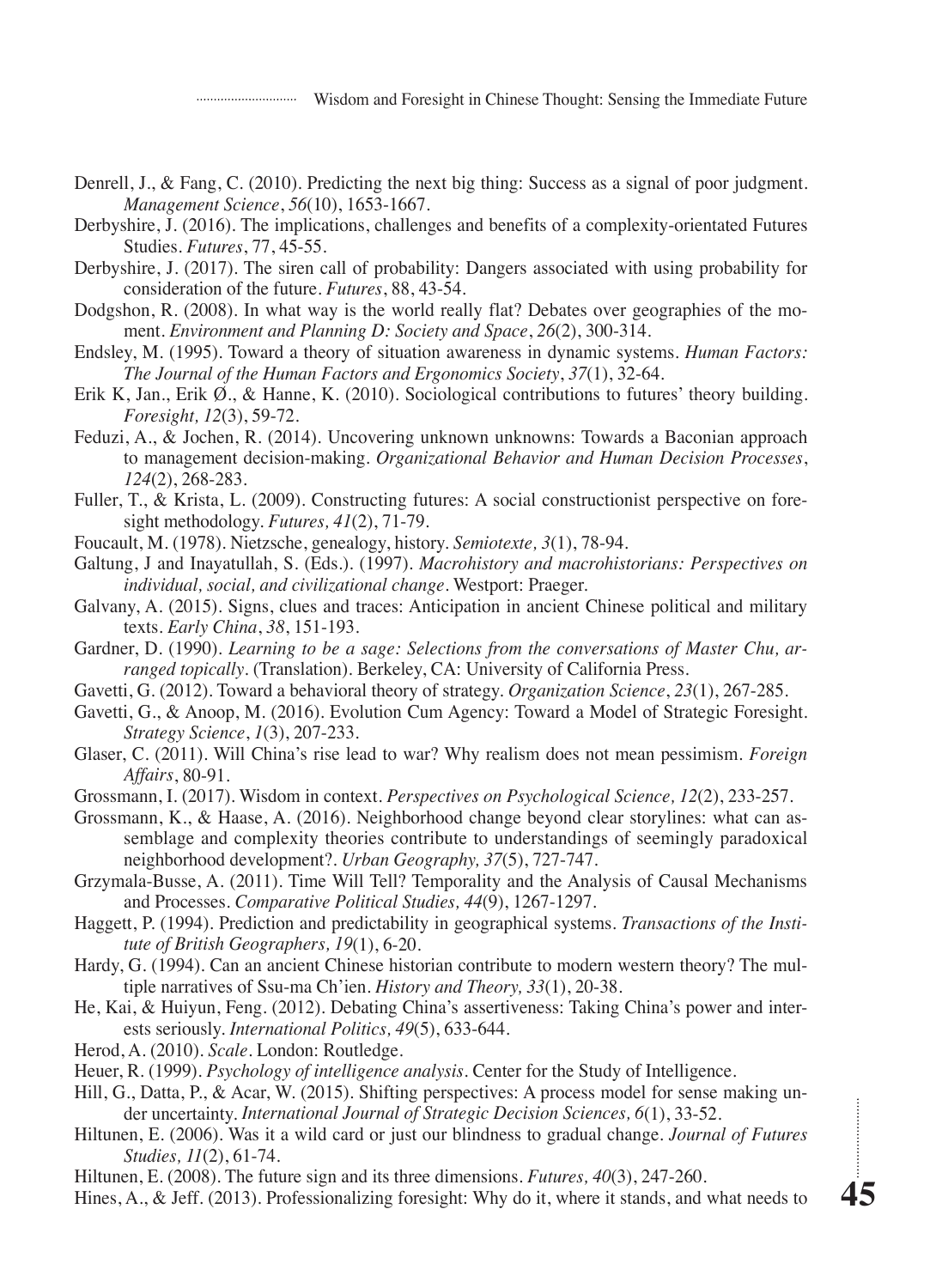. . . . . . . . . . . . . . . . . . .

be done. *Journal of Futures Studies, 17*(4), 35-54.

- Hirsh, J., Raymond, & Jordan, P. (2012). Psychological entropy: A framework for understanding uncertainty-related anxiety. *Psychological review*, *119*(2), 304-320.
- Hodgson, A. (2013). Towards an ontology of the present moment. *On the Horizon, 21*(1), 24-38.
- Hudson, R. (2016). Rising powers and the drivers of uneven global development. *Area Development and Policy, 1*(3), 279-294.
- Inayatullah, S. (1990). Deconstructing and reconstructing the future: Predictive, cultural and critical epistemologies. *Futures, 22*(2), 115-141.
- Inayatullah, S. (2002). Reductionism or layered complexity? The futures of futures studies. *Futures, 34*(3), 295-302.
- Inayatullah, S. (2008). Six pillars: futures thinking for transforming. *Foresight, 10*(1), 4-21.
- Innes, J., & David B. (2015). A turning point for planning theory? Overcoming dividing discourses. *Planning Theory, 14*(2), 195-213.
- Jianyue, Z. (2005). *Guanzi.* (Translation). Guilin, China: Guangxi Normal University Press.
- Johnston, I. (2010). *The Mozi*. (Translation). New York: Columbia University Press.
- Jullien, F. (1999). *The propensity of things: Toward a history of efficacy in China*. New York: Zone Books.
- Jullien, F. (2004). *A treatise on efficacy: Between Western and Chinese thinking*. Mauna Loa: University of Hawaii Press.
- Kaivo-oja, Jari, Tapio Katko, & Osmo Seppälä. (2004). Seeking convergence between history and futures research. *Futures*, *36*(5), 527-547.
- Kaya, A. (2014). The EU's China problem: A battle over norms. *International Politics, 51*(2), 214- 233.
- Kelly, K. (2016). *The inevitable: understanding the 12 technological forces that will shape our future*. New York: Penguin.
- Kauffman, S. (1996). *At home in the universe: The search for the laws of self-organization and complexity*. Oxford: Oxford University Press
- Kitcher, P. (2016). Synthetic wisdom. *Annals of the New York Academy of Sciences*, *1384*(1), 117- 121.
- Kunisch, S., Bartunek, J., Mueller, J., & Huy, Quy. (2017). Time in Strategic Change Research. *Academy of Management Annals, 11*(2), 1-60.
- Kunzmann, U. (2016). Wisdom, Berlin Model. *The Encyclopedia of Adulthood and Aging*. Oxford: Wiley, 1-5.
- Kuosa, T. (2011). Evolution of futures studies. *Futures, 43*(3), 327-336.
- Kwakkel, J., & Erik P. (2013). Exploratory Modeling and Analysis, an approach for model-based foresight under deep uncertainty. *Technological Forecasting and Social Change, 80*(3), 419- 431.
- Liebl, F., & Jan Oliver S. (2010). Normality of the future: Trend diagnosis for strategic foresight. *Futures, 42*(4), 313-327.
- List, D. (2004). Multiple pasts, converging presents, and alternative futures. *Futures*, *36*(1), 23-43.
- List, D. (2006). Action research cycles for multiple futures perspectives. *Futures*, 38(6), 673-684.
- Lloyd, C. (2014). *Exploring spatial scale in geography*. Oxford: John Wiley & Sons.
- Lorini, E., & Castelfranchi, C. (2007). The cognitive structure of surprise: Looking for basic principles. *Topoi*, *26*(1), 133-149.
- MacKinnon, D. (2011). Reconstructing scale: Towards a new scalar politics. *Progress in human geography*, *35*(1), 21-36.
- Mair, V. (2007). *The art of war: Sun Zi's Military Methods*. (Translation). New York: Columbia University Press.
- Major, J., Sarah, Q., Andrew, M., & Harold, R. (Eds.). (2012). *The Essential Huainanzi*. New York: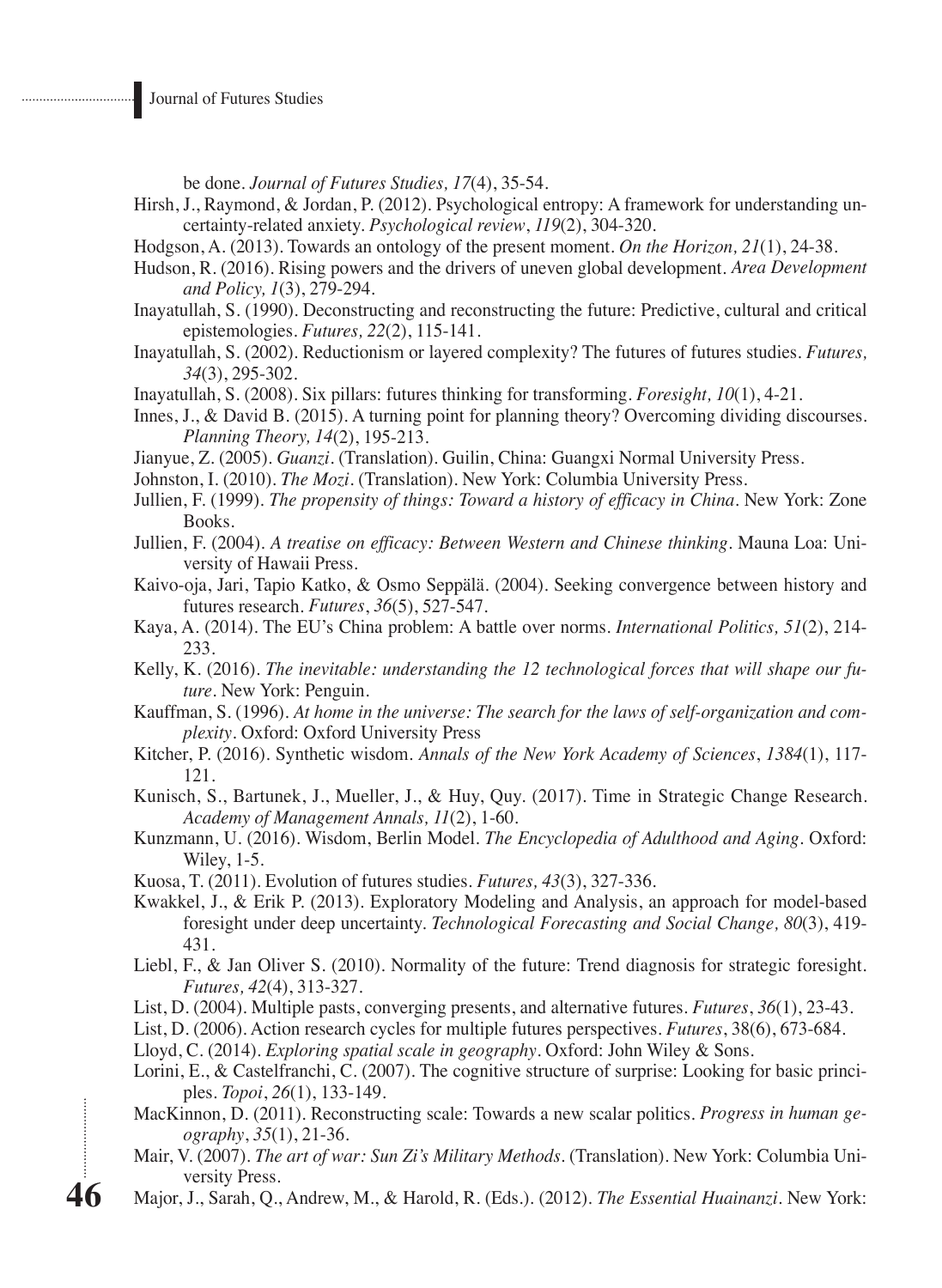Wisdom and Foresight in Chinese Thought: Sensing the Immediate Future

Columbia University Press.

- Marien, M. (2010). Futures-thinking and identity: Why "Futures Studies" is not a field, discipline, or discourse: a response to Ziauddin Sardar's 'the namesake'. *Futures, 42*(3), 190-194.
- Marston, S., Jones, John, P., & Woodward, K. (2005). Human geography without scale. *Transactions of the Institute of British Geographers,* 30(4), 416-432.
- Martin, R., & Sunley, P. (2015). Towards a developmental turn in evolutionary economic geography? *Regional Studies, 49*(5), 712-732.
- Mathews, J., & Hao, Tan. (2015). Zhu Xi's neo-Confucian school: An organizational studies reading. *Asian Business & Management, 14*(3), 227-246.
- Mendonça, S., Miguel Pinae Cunha, Jari Kaivo-oja, & Frank R. (2004). Wild cards, weak signals and organisational improvisation. *Futures*, *36*(2), 201-218.
- Miller, R. (2011). Being without existing: the futures community at a turning point? A comment on Jay Ogilvy's "Facing the fold". *Foresight, 13*(4), 24-34.
- Mittag, A., & Fritz-Heiner M. (2010). Empire and humankind: Historical universalism in ancient China and Rome. *Journal of Chinese Philosophy, 37*(4), 527-555.
- Molitor, G. (2003). *The Power to Change the World: The Art of Forecasting*, Potomac, MD: Public Policy Forecasting.
- Moore, A. (2008). Rethinking scale as a geographical category: from analysis to practice. *Progress in human geography, 32*(2), 203-225.
- Morgan, D. (2011). Beyond epistemological pluralism: Towards an integrated vision of the future. *Futures, 43*(8), 809-819.
- Motlagh, V., & Independent, F. (2012). Ta'wil Al-Ahaadith: A philological perspective to semantic roots of strategic foresight in ancient Arabic. *Journal of Futures Studies, 17*(2), 101-110.
- Nelson, R. (2010). Extending foresight: The case for and nature of Foresight 2.0. *Futures, 42*(4), 282-294.
- Neumann, R. (2009). Political ecology: theorizing scale. *Progress in Human Geography, 33*(3), 398-406.
- Nicholls, W. (2008). Place, networks, space: Theorising the geographies of social movements. *Transactions of the Institute of British Geographers*, *34*(1), 78-93.
- Nisbett, R. (2003). *The Geography of Thought: How Asians and Westerners Think Differently... and Why*. New York: Simon and Schuster.
- Öner, A. (2010). On theory building in Foresight and Futures Studies: A discussion note. *Futures, 42*(9), 1019-1030.
- Patokorpi, E., & Marko, A. (2009). Developing an abduction-based method for futures research. *Futures, 41*(3), 126-139.
- Peter, M., & Denise, J. (2015). The practice of foresight in long-term planning. *Technological Forecasting and Social Change*, *101*, 49-61.
- Phillips, F. (2007). On S-curves and tipping points. *Technological Forecasting and Social Change, 74*(6), 715-730.
- Phillips, F., & Su, Yu-Shan. (2013). Chaos, Strategy, And Action: How not to fiddle while Rome Burns. *International Journal of Innovation and Technology Management*, *10*(6), 1-16.
- Phillips, F., & Sugandha, T. (2000). Measuring organizational flexibility: An exploration and general model. *Technological Forecasting and Social Change, 64*(1), 23-38.
- Piirainen, K., & Gonzalez, R. (2015). Theory of and within foresight—"What does a theory of foresight even mean?". *Technological Forecasting and Social Change*, *96*, 191-201.
- Poli, R. (2010). The many aspects of anticipation. *Foresight-The journal of future studies, strategic thinking and policy, 12*(3), 7-17.
- Poli, R. (2011). Steps toward an explicit ontology of the future. *Journal of Futures Studies*, *16*(1), 67-78.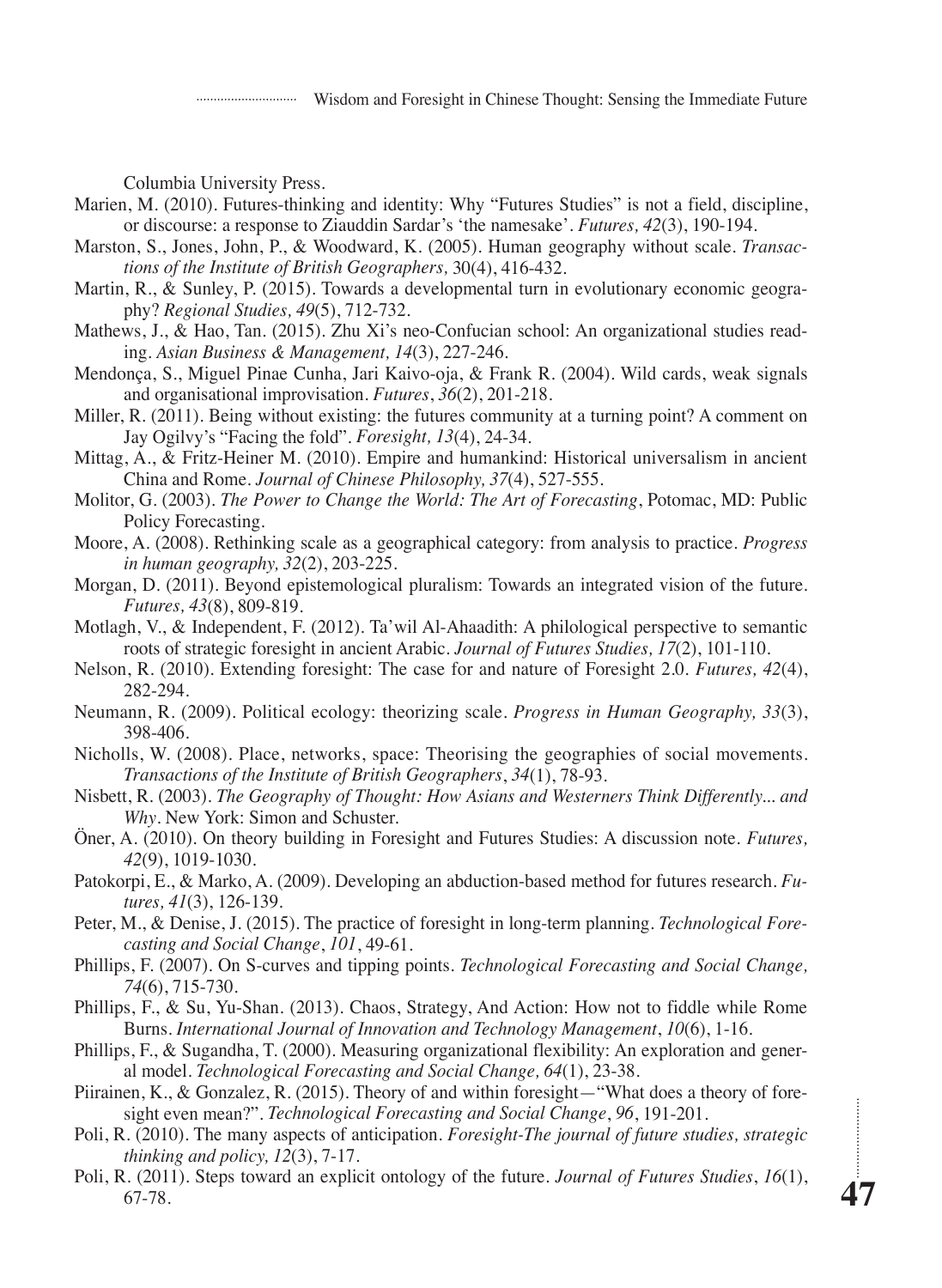- Quoidbach, J., Gilbert, D., & Wilson, T. (2013). The end of history illusion. *Science, 339*(6115), 96- 98.
- Ramos, J. (2006). Dimensions in the confluence of futures studies and action research. *Futures*, **38**(6), 642-655.
- Ramos, J. (2010). Movements toward holism in futures inquiry. *Futures, 42*(2), 115-124.
- Ramos, J. (2015). The Inner Game of Futures. *Journal of Futures Studies*, 20(1), 91-100.
- Raphals, L. (1992). *Knowing words: Wisdom and cunning in the classical traditions of China and Greece*. Ithaca: Cornell University Press.
- Raphals, L. (2003). Fate, fortune, chance, and luck in Chinese and Greek: A comparative semantic history. *Philosophy East and West*, *53*(4), 537-574.
- Raphals, L. (2013). *Divination and prediction in early China and ancient Greece*. Cambridge: Cambridge University Press.
- Rescher, N. (1998). *Predicting the future: An introduction to the theory of forecasting*. Buffalo, NY: SUNY Press.
- Rescher, N. (2009). *Ignorance (On the Wider Implications of Deficient Knowledge).* Pittsburgh, PA: University of Pittsburgh Press.
- Rossel, P. (2012). Early detection, warnings, weak signals and seeds of change: A turbulent domain of futures studies. *Futures, 44*(3), 229-239.
- Roth, S., & Jari Kaivo-Oja. (2016). Is the future a political economy? Functional analysis of three leading foresight and futures studies journals. *Futures*, 81, 15-26.
- Samet, R. (2010). Futurists and their schools: A response to Ziauddin Sardar's 'the namesake'. *Futures, 42*(8), 895-900.
- Sardar, Z. (2010). The Namesake: Futures; futures studies; futurology; futuristic; foresight-What's in a name?. *Futures, 42*(3), 177-184.
- Schilke, O. (2014). On the contingent value of dynamic capabilities for competitive advantage: The nonlinear moderating effect of environmental dynamism. *Strategic Management Journal, 35*(2), 179-203.
- Shiller, R. (2003). From efficient markets theory to behavioral finance. *The Journal of Economic Perspectives, 17*(1), 83-104.
- Sidaway, James, Woon, C. Y., & Jacobs, J. (2014). Planetary postcolonialism. *Singapore Journal of Tropical Geography*, *35*(1), 4-21.
- Simandan, D. (2002). On what it takes to be a good geographer. *Area, 34*(3), 284-293.
- Simandan, D. (2005-a). *Pragmatic Scepticism and the Possibilities of Knowledge*. Timisoara: West University Press. ISBN 973-7608-22-4.
- Simandan, D. (2005-b). *New Ways in Geography*. Timisoara: West University Press. ISBN 973- 7608-23-2.
- Simandan, D. (2010). Beware of contingency. *Environment and planning. D, Society and space*, *28*(3), 388-396.
- Simandan, D. (2011-a). Kinds of environments—a framework for reflecting on the possible contours of a better world. *The Canadian Geographer*, *55*(3), 383-386.
- Simandan, D. (2011-b). On time, place and happiness. *New Zealand Geographer, 67*(1), 6-15.
- Simandan, D. (2011-c). Is engaged pluralism the best way ahead for economic geography? Commentary on Barnes and Sheppard (2009). *Progress in Human Geography, 35*(4), 568-572.
- Simandan, D. (2011-d). The wise stance in human geography. *Transactions of the Institute of British Geographers*, *36*(2), 188-192.
- Simandan, D. (2012). Options for moving beyond the canonical model of regional path dependence. *International Journal of Urban and Regional Research, 36*(1), 172-178.
- Simandan, D. (2013-a). Introduction: Learning as a geographical process. *The Professional Geographer, 65*(3), 363-368.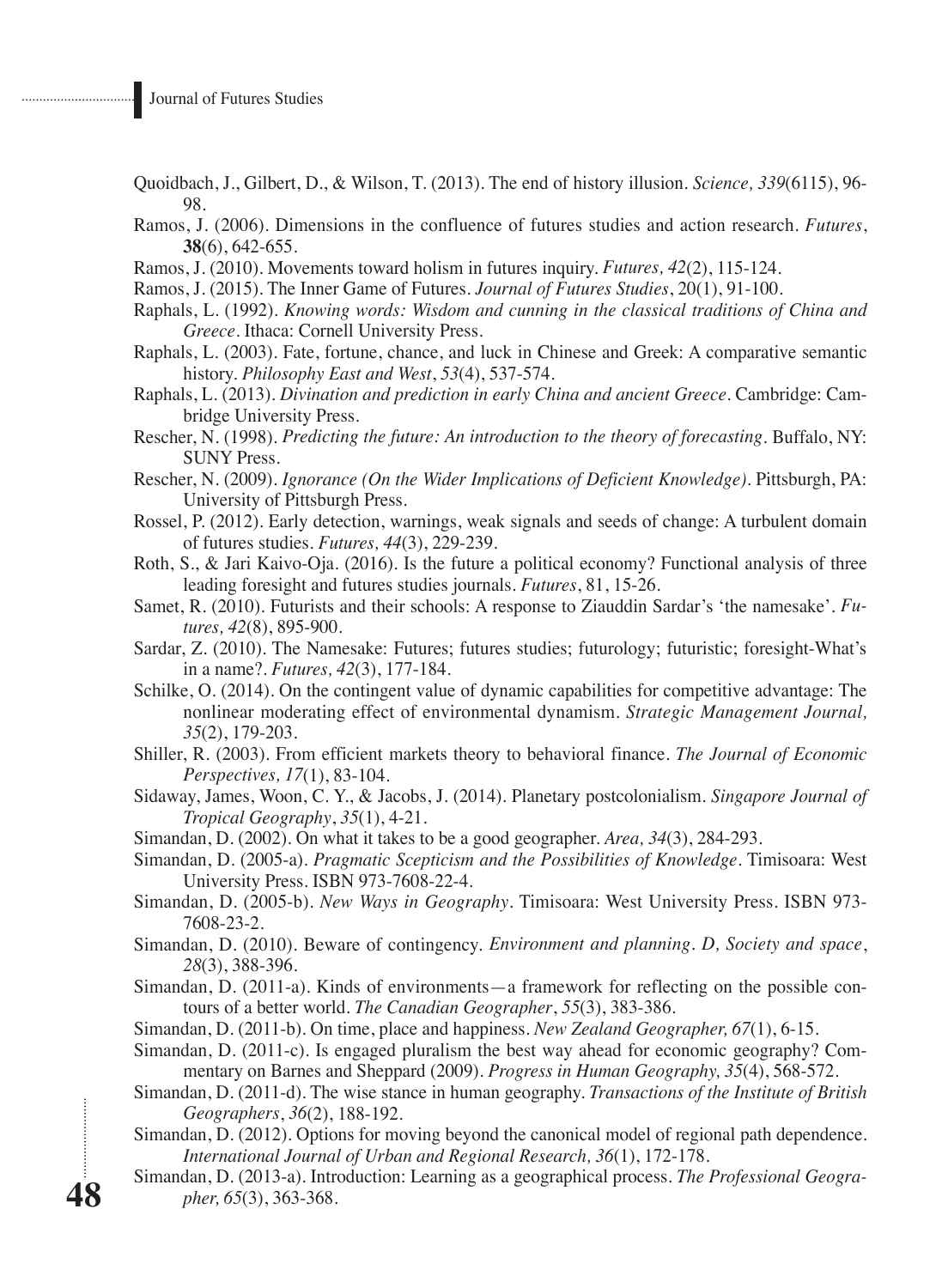- Simandan, D. (2013-b). Learning wisdom through geographical dislocations. *The Professional Geographer, 65*(3), 390-395.
- Simandan, D. (2016). Proximity, subjectivity, and space: Rethinking distance in human geography. *Geoforum*, 75, 249-252.
- Simandan, D. (2017). Competition, contingency, and destabilization in urban assemblages and actor-networks. *Urban Geography*, Early View, 1-12. http://dx.doi.org/10.1080/02723638.2017 .1382307
- Simandan, D. (2018). Iterative lagged asymmetric responses in strategic management and long-range planning. *Time & Society*, OnlineFirst, 1-19. https://doi.org/10.1177/0961463X17752652
- Slaughter, R. (2002). Beyond the mundane: reconciling breadth and depth in futures enquiry. *Futures*, *34*(6), 493-507.
- Slingerland, E. (2007). *Effortless action: Wu-wei as conceptual metaphor and spiritual ideal in early China*. Oxford: Oxford University Press.
- Soifer, Hillel D. (2012). The causal logic of critical junctures. *Comparative Political Studies*, *45*(12), 1572-1597.
- Solingen, E. (2012). Of dominoes and firewalls: The domestic, regional, and global politics of international diffusion. *International Studies Quarterly*, *56*(4), 631-644.
- Son, H. (2015). The history of Western futures studies: An exploration of the intellectual traditions and three-phase periodization. *Futures*, 66, 120-137.
- Sterman, J. (2000). *Business dynamics: Systems thinking and modeling for a complex world*. New York: Irwin McGraw-Hill.
- Sternberg, R. (2004). What is wisdom and how can we develop it?. *The Annals of the American Academy of Political and Social Science*, *591*(1), 164-174.
- Stieglitz, Nils, Knudsen, T., & Becker, M. (2016). Adaptation and inertia in dynamic environments. *Strategic Management Journal, 37*(9), 1854-1864.
- Syrotinski, M. (2007). *Deconstruction and the postcolonial: At the limits of theory*. Liverpool: Liverpool University Press.
- Taleb, Nassim N. (2007). *The black swan: The impact of the highly improbable*. New York: Random House.
- Tavory, I & Nina E. (2013). Coordinating Futures: Toward a Theory of Anticipation. *American Journal of Sociology*, *118*(4), 908-942.
- Tetlock, P., & Gardner, D. (2016). *Superforecasting: The art and science of prediction*. New York: Random House.
- Tuomi, I. (2012). Foresight in an unpredictable world. *Technology Analysis & Strategic Management, 24*(8), 735-751.
- Uitermark, J., & Nicholls, W. (2017). Planning for social justice: Strategies, dilemmas, tradeoffs. *Planning Theory, 16*(1), 32-50.
- Van der Helm, R. (2009). The vision phenomenon: Towards a theoretical underpinning of visions of the future and the process of envisioning. *Futures, 41*(2), 96-104.
- Van Norden, B. (2008). *Mengzi*. (Translation). Indianapolis, IN: Hackett Press.
- Vecchiato, R. (2012). Environmental uncertainty, foresight and strategic decision making: An integrated study. *Technological Forecasting and Social Change, 79*(3), 436-447.
- Vespignani, A. (2009). Predicting the behavior of techno-social systems. *Science, 325*(5939), 425- 428.
- Vespignani, A. (2012). Modelling dynamical processes in complex socio-technical systems. *Nature Physics, 8*(1), 32-39.
- Walder, A. (2009). Political sociology and social movements. *Annual Review of Sociology*, *35*, 393- 412.
- Walsh, R. (2015). What is wisdom? Cross-cultural and cross-disciplinary syntheses. *Review of Gen-*